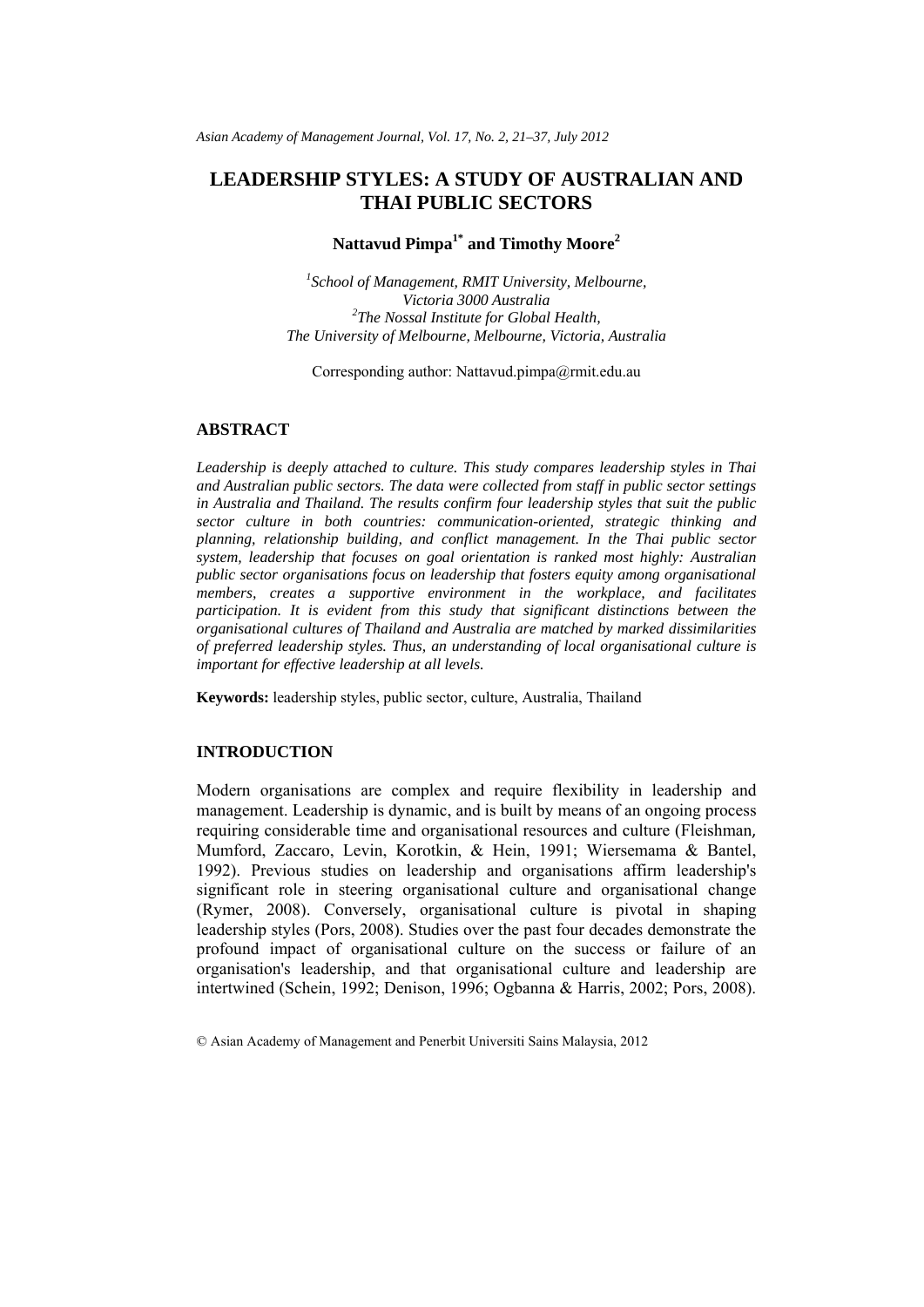The key challenge for modern organisations is to understand the strong influence of organisational culture on leadership styles and its direct and indirect effects on individual members of organisations. The complication of understanding leadership and the measurement of competency of leaders are reported as key factors contributing to slowness in organisational development (Yoon, Donahue, & Woodley, 2010).

Ogbonna and Harris (2002) proposed that researchers in management science and organisational studies should investigate, through comparative studies, the links among culture, organisations, human relationship and leadership. Previous studies, which attempted to identify the relationship between organisational culture and characteristics of leaders, have used narrow and similar cultural lenses.

Trompenaars and Wooliams (2003) found sufficient variation within any one country to know that is very risky to speak of national, corporate or even functional culture in terms of simple stereotypes. Cultural differences are caused by differences in values (Dubrin & Dalglish, 2001). Leadership varies from culture to culture but being value-based, there is strong continuity within each society (Dubrin & Dalglish, 2001). Comparative study, therefore, can help organisations to understand the nature of leadership in each cultural context.

 In addition, a study of international management from the perspective of not-forprofit organisations does not sufficiently elucidate these links (Rymer, 2008; Rojanapanich & Pimpa, 2011). Literature on cultural studies (i.e. Hofstede, 1984; Trompenaars & Wooliams, 2003; Trompenaars & Hampden-Turner, 1997) identifies strong relationships between society, people, values and the institutions where they belong. Thus, leadership styles vary from place to place, according to local cultures and societal impacts. The level and degree of influence can be different from culture to culture, and the rest depends on various local cultural factors (Hofstede, 1984; Hofstede & Hofstede, 2005).

Leaders in the public sector have a major impact on the formation of organisational culture and staff effectiveness. Despite the disparate nature and structure of governmental and for-profit organisations (Colley, 2001), it is apparent leaders' values and beliefs form the key values of the organisation in both sectors. Ogbonna and Harris (2000) proposed that leaders from not-forprofit and for-profit organisations alike could embed and transmit organisational culture through different mechanisms, for example coaching and role modelling. To what extent can culture influence the nature of leadership in the public sector? In particular, when we view leadership in the public sector through different cultural lenses, what will we see as the implications for international leadership?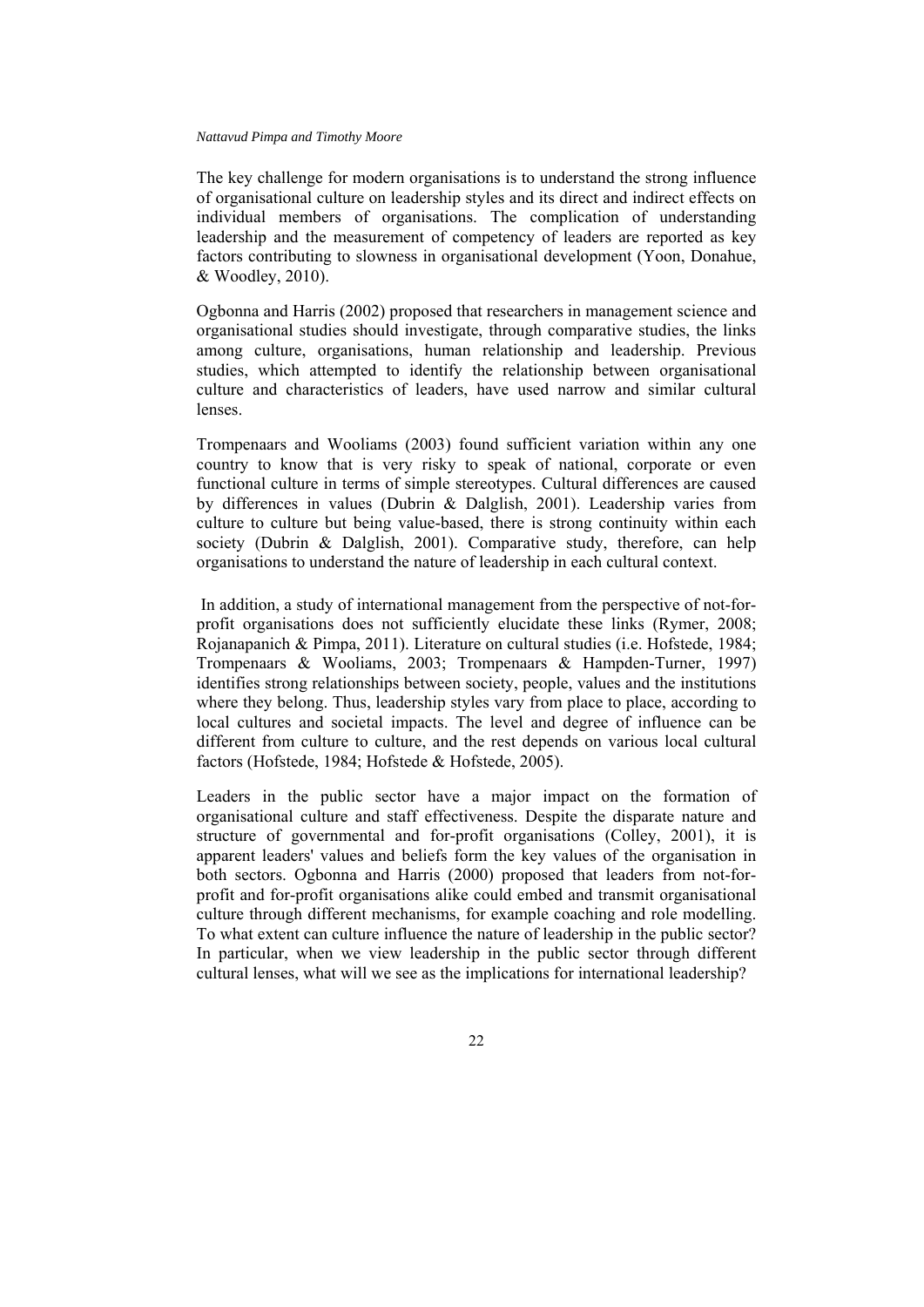The Organisation for Economic Co-operation and Development (OECD, 2001) reported that most governments have adopted different approaches in the development of leadership in public sector. General trends of leadership development in international public sectors include developing comprehensive strategies (i.e. Norway, the U.K.), setting up new institutions for leadership development (i.e. Sweden, the U.S.), and linking the existing management training to leadership development (i.e. Finland). Leadership developmental strategies in public sectors confirm the important role of leadership in fostering the quality of governance in the public system. OECD also defines that culture plays an important role in all aspects of governmental leadership.

To confirm this point, a study by [Trompenaars and Hampden-Turner](http://www.emeraldinsight.com/journals.htm?issn=0143-7739&volume=25&issue=6&articleid=1410739&show=html#idb38)  [\(1997\)](http://www.emeraldinsight.com/journals.htm?issn=0143-7739&volume=25&issue=6&articleid=1410739&show=html#idb38) shows differences between three levels of culture and how each cultural level influence leadership. At the highest level is the culture of a national or regional society. They also confirmed its relationship with leadership styles and approaches. More importantly, studies in leadership (i.e. Shahin & Wright, 2004; Wart, 2003) show strong relationship between culture and the way in which attitudes are expressed within specific organisation (or organisational culture). At a narrower level there is the professional culture where people with certain functions will tend to share certain professional and ethical orientations (Shahin & Wright, 2004).

This paper focuses on Thailand and Australia; two different countries in sociocultural and political backgrounds. Australia is described as a Western developed society where individualism, social equality and progression are seen as the social norm (Dorfman, 1996). In contrast, Thailand is perceived as a Buddhist, collectivistic and harmonious society (Edwards, Edwards, & Muthaly, 1995; Pimpa, 2009). Differences in these nations' organisational cultures and leadership styles can be expected. This study investigates this notion.

### **LITERATURE REVIEW**

#### **Leadership and Culture in Public Sector**

Wyse and Vilkinas (2004) propose that public sector executive leadership roles have not been explored independently of private sector roles. It is more common for private sector research and models to be adopted by the public sector with little or no modification for the public sector context, even though differences between public and private sector demands on executives are acknowledged (Colley, 2001). This may associate with insufficiency in understanding of leadership roles and effectiveness in public sector.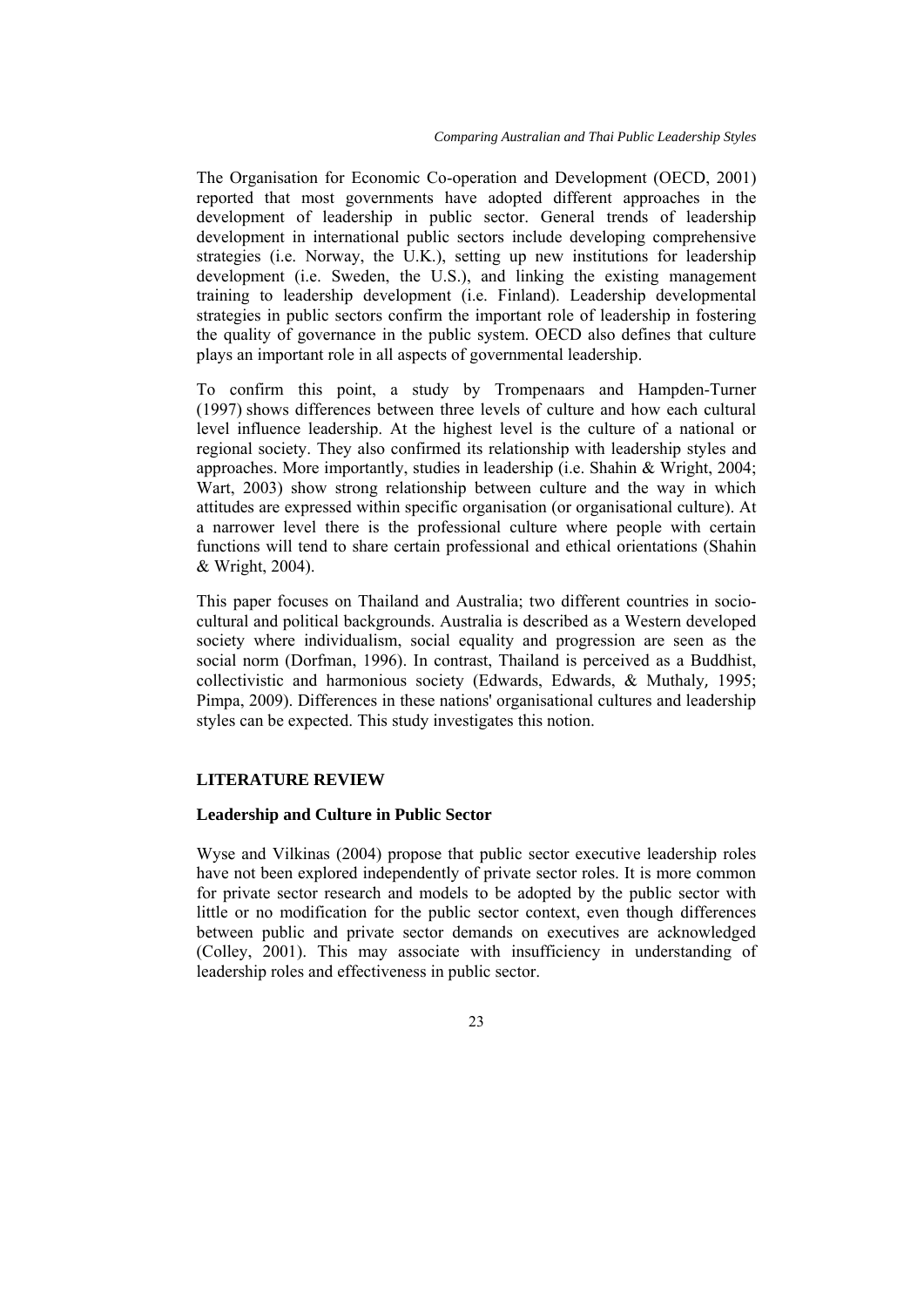Different leadership theories have been adopted to describe and measure complicated leadership behaviour in various cultural contexts (Politis, 2001; Hooijberg & Choi, 2001). Traditionally popular was the duality model of leadership; one dimension concerned with people and interpersonal relations and the other with production and task achievement (Wright & Pandey, 2010). Recent studies tend to employ a multi-perspective approach to investigate and explain the complexities of leadership in public institutions (Bolman & Deal, 1991; Glickman & Sergiovanni, 2006; Wright & Pandey, 2010).

Of all leadership models in public institutions, Sergiovanni's (1984) *Hierarchy of Leadership Forces* is one of the most adopted models in education and public sector. Sergiovanni (1984) identified and defined multiple school leadership dimensions as 'leadership forces' (leader and follower behaviours). The technical force describes the management functions espoused by the proponents of 'classical' management theory; for example, planning, organising, staffing, directing, coordinating, reporting and budgeting. The human force concerns the supporting of people, encouragement of professional growth, and the building of morale. This is similar to the management ideology of human relations. The human relations approach to management requires a 'participatory' or 'democratic' management style by managers who are skilled in working with people. Leadership styles that suite the nature of public sector organisation is not clearly defined in his work (Sergiovanni, 1999; 2001). The model confirms that public organisations require certain aspects of leadership that may differ from for-profit organisations.

Although Sergiovanni's model proposes useful approaches in leadership for public sector, it fails to incorporate some important factors such as organisational culture and contexts, style and roles of leader. Organisational culture consists of ambient stimuli that are likely to prime role cognitions coherent with their content and direction (Cannella & Monroe, 1997). Research on national and organisational culture supports the importance of roles by demonstrating that culture influences the cognitive processes of individuals by intensifying the retrieval of perceptions consistent with the overall cultural values (Trafimow, Triandis, & Goto, 1991). This aspect, thus, require further investigation from the leadership's perspectives.

Yukl (1994) proposed that ineffective leadership in any organisation seems to be the major cause of diminishing the organisation's productivity and downward positioning of North American corporations on the international scale. It can be well-linked with organisational culture (Chia, 2002; Pors, 2008; Kefala, 2010). Indeed, leadership and organisational culture are purported to be tightly intertwined (Roberts, Ashkanasy, & Kennedy, 2003; Dorfman, 1996). Leaders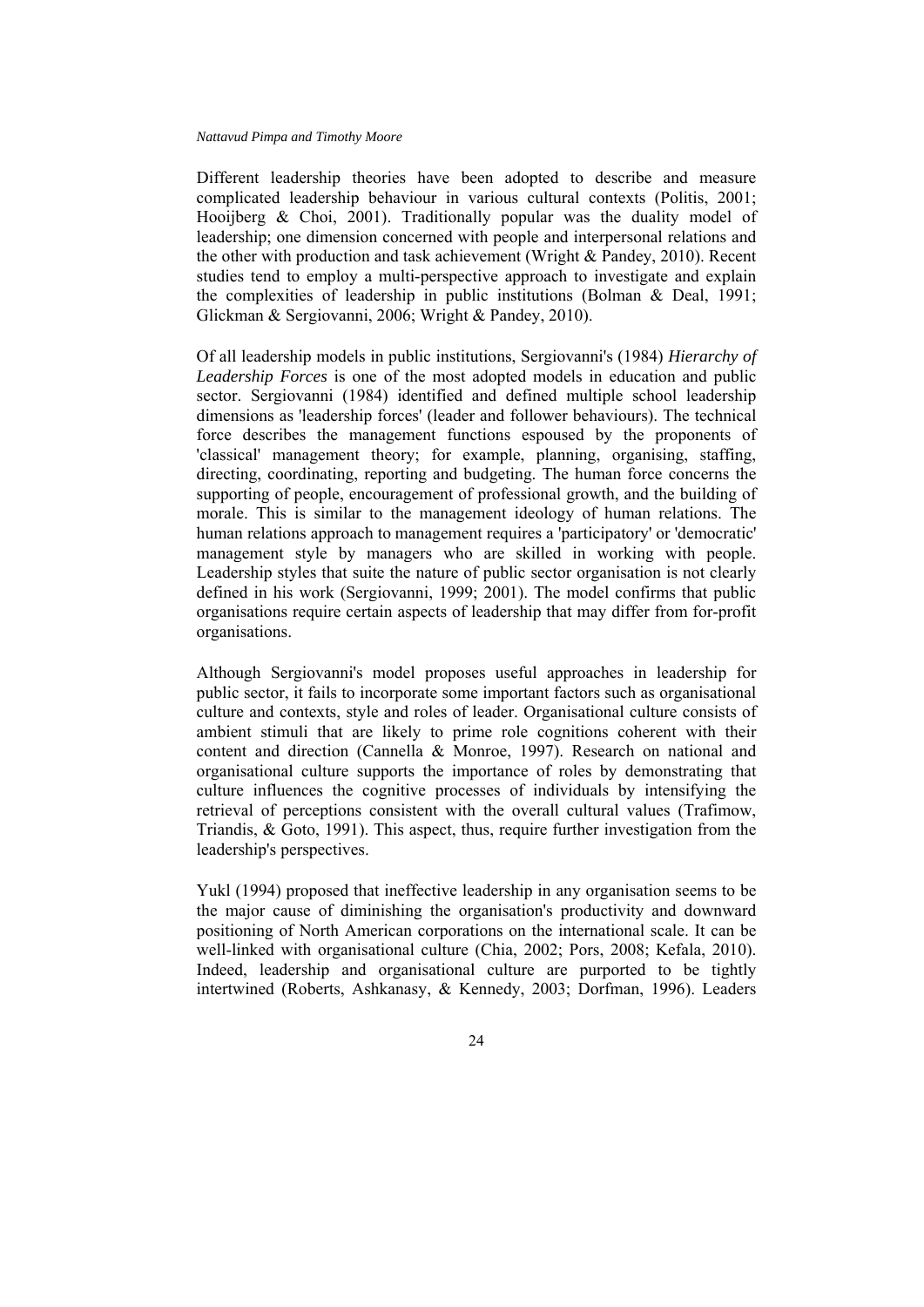must have a deep understanding of the identity and impact of the organisational culture in order to communicate and implement new visions and inspire follower commitment to the vision (Schein, 1992).

In the public sector context, literature in leadership emphasizes the influence and effectiveness of transformational (over transactional) leadership (Schein, 1992; Ogbonna & Harris, 2002; Hooljberg & Choi, 2001; Wart, 2003; Pimpa, 2010). Hooljberg and Choi (2001) also reported that monitoring and facilitating roles of leader in the governmental organisations have a stronger impact on perceived leadership effectiveness than the use of forces and power. They also reported that transformational leadership is slightly more important in terms of both perceptions of leader effectiveness and follower satisfaction in the case of public sector.

Wright and Pandey (2010) reported that the structure of public sector organisations might not be as bureaucratic as commonly believed in the literature. Some bureaucratic had little, if any, adverse affect on the prevalence or practice of transformational leadership behaviours. They also confirm in their study that there is no relationship between transformational leadership behaviours and organisational red tape (or other aspects of organisational culture), even though organisational hierarchy and inadequate lateral or upward communication were associated with lower transformational leadership.

It seems to be the pattern of research in public sector to investigate the concept of traditional leadership (transactional/transformational leadership, traits and behaviour in leadership) in a particular setting. The comparative aspect between public sector organisations in different cultural backgrounds is lacking. From the research perspective, the comparison of leadership styles and approaches will lead to a better understanding of the effects of local and organisational culture on leadership effectiveness in public sector.

### **Leadership Thai-Australian Styles**

A previous study on Thai style leadership (Hallinger & Kantamara, 2001) indicates central-system leadership has remained powerful in the Thai public sector. Thailand is one of the countries in Asian of which Buddhism has deep roots in society. Harmony and peace are among key aspects in Thai life. An early study by Hofstede (1984) identifies four dimensions for which national cultures differ: Power Distance, Uncertainty Avoidance, Individualism-Collectivism, and Masculinity-Femininity. According to Hofstede's cultural map, Thailand ranks highly for all four dimensions. Hallinger and Kantamara (2001) asserted that Thais are collectivists and leadership that moves toward the direction of group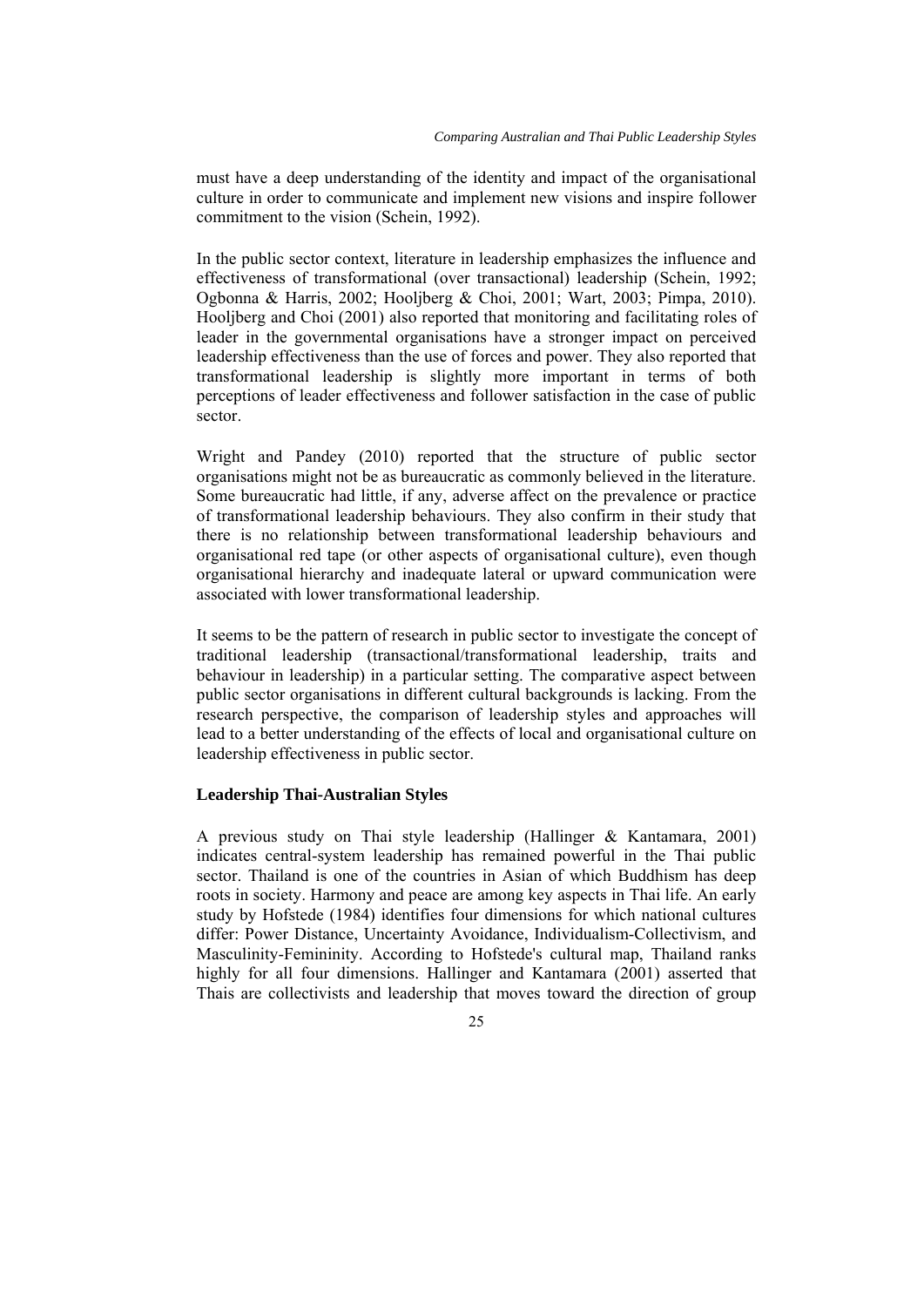rather than the individual is effective in Thailand. In terms of goal orientation and leadership, Thailand is classified as a short-term goal society. Thais may prefer to look at planning as a short-term organisational strategy. Recent study on leadership in Thailand by Hallinger (2004) also indicates that Thai organisations may require leadership styles and practices that focus on personalities and traits of leaders.

Australian literature on leadership has tended to focus on leadership characteristics and styles (Rymer, 2008). Sarros (1992), a prominent scholar in this area, identified the relationship between the Australian concept of friend or 'mateship' as a major cultural factor determining Australian leadership style. Modern concepts of strategic leadership, vision or implementation began to affect Australian leadership at a later stage. Sarros (1992) also reported that many Australian managers identify adaptability as a key leadership trait. Roberts et al. (2003) reported in their study that Australian leaders are expected to be more socially-orientated and affiliate, and to place less emphasis on the work and/or outcome of the work. An interesting summary by Roberts et al. (2003) is:

Australia has been shown to have a very low Power Distance, stemming from the historical origins of Australia as a penal settlement. We therefore also expected to find in our analysis that the GLOBE data would reveal an emic leadership dimension interpretable as Australian egalitarianism.

Literature in public sector services in Australia illustrates that Australian public sectors appear to pay more attention to work in dynamic partnership with private and NGOs (Shergold, 2005). At the same time, Australian public sectors supposed to be responsive to community demands and have been placed under strict accountability regimes that demand almost excessive process requirements (Shergold 2005; Pimpa, 2010). Rymer (2008) also proposed that Australian organisations require different leadership approaches, due to the uniqueness of Australian culture and norms. This aspect of work certainly requires a new dimension of leadership.

Having established that the new aspect of leadership is required, little is known, however, about leadership style and culture within Australian and Thai public sectors. Previous studies in comparative leadership from the Australian and Thai perspective confirm differences in leadership styles and preferred leadership styles in different organisational cultures.

H1: There are significant differences between Thai and Australian public sector officers regarding the perceptions of organisational culture.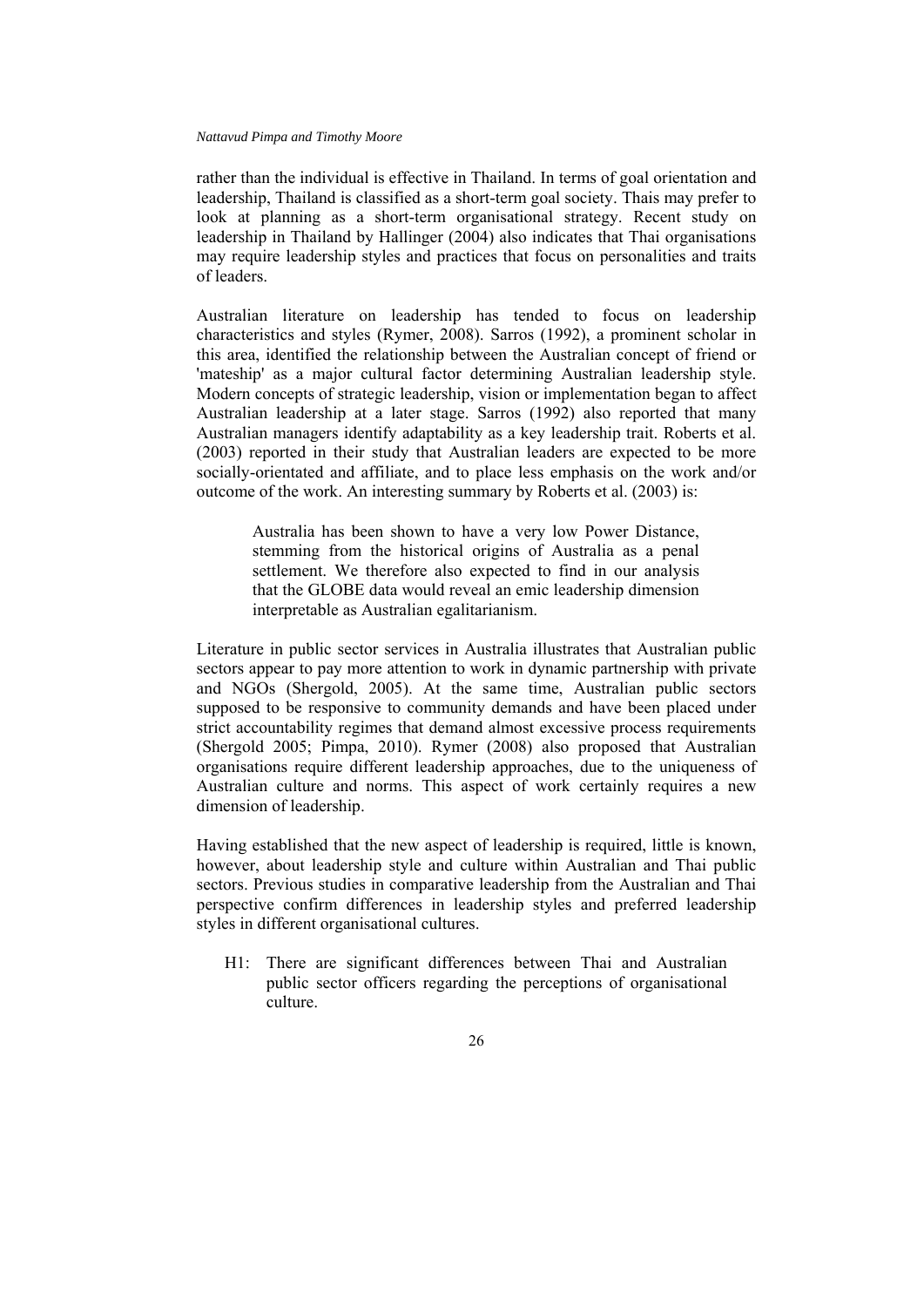H2: There are significant differences in the perceived leadership styles between Thai and Australian public sector officers.

### **METHODOLOGY**

The focus of this study is the effects of organisational culture on leadership styles in the Thai and Australian public sectors. A quantitative method is adopted to investigate the differences of organisational culture and leadership styles, and patterns thereof, for Thai and Australian public sectors. Lincoln and Guba (1985) suggested that quantitative methods should be utilised when the phenomenon under study needs to be measured, when hypotheses need to be tested, when generalisations are required to be made of the measures, and when generalisations need to be made that are beyond chance occurrences.

### **Sample**

The participants in this study were 134 Thai and 110 Australian civil servants, working in various public education organisations. In Thailand, the data were collected from civil servants and teachers from district educational offices and public primary schools in Central and Eastern Thailand; 117 females and 17 males. The majority (88.1%) had been in the public sector system for more than 10 years. Permission to collect data in Thailand was granted by the Thai Office of the Civil Service Commission and the Ministry of Education.

In Australia, the data were collected from teachers and staff in public primary schools in the Western and Eastern suburbs of Victoria State. The participants consisted of 73 females and 37 males, and majority of them (73%) had been in the public sector system for five to seven years. Permission to collect this data was granted by the Victorian Department of Education and Early Childhood Development.

### **Instrument Development**

The instrument was a questionnaire composed of three parts: the first part related to organisational culture in the public sector (25 items); the second part tapped into different leadership styles (32 items); while the third part related to participants' demographic information (5 items). The organisational culture was developed from Hofstede's culture dimensions (1984) model. Leadership style scales were developed from various leadership theories from Hofstede (1984), Sergiovanni (1984), Hallinger and Kantamara (2000), Roberts et al. (2003), Rymer (2008) and Rojanapanich and Pimpa (2011).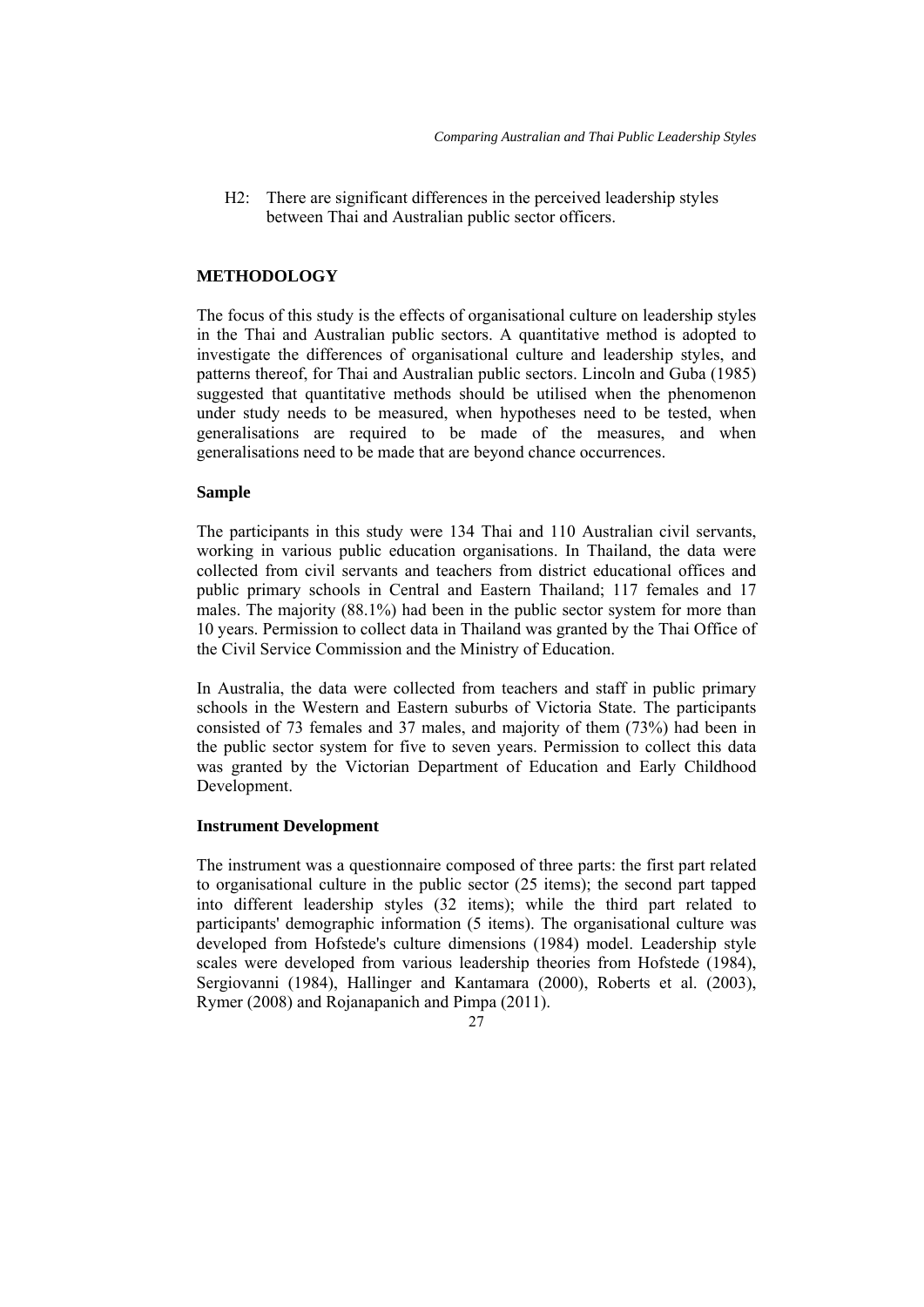Reliability comes to the forefront when variables developed from summated scales are used as predictor components in objective models (Reynaldo & Santos, 1999). To verify the inter-item reliability of the instrument, Cronbach's alpha was conducted. Alpha coefficient ranges in value from 0 to 1 and may be used to describe the reliability of factors extracted from dichotomous (that is, questions with two possible answers) and/or multi-point formatted questionnaires or scales  $(i.e., rating scale: 1 = poor, 5 = excellent)$ . The higher the score, the more reliable the generated scale is. Nunnaly (1978) has indicated 0.7 to be an acceptable reliability coefficient but lower thresholds are sometimes used in the literature. In this case alpha coefficients higher than 0.7, demonstrated the high reliability of the instrument.

One of the ways in which to ensure acceptable content validity is to put it through a process of judgemental validation by experts in this area. This was done and, in this case, the experts were two academics in leadership and management, as well as two civil servants, one each from Thailand and Australia. They provided feedback that helped the researcher to reiteratively edit the questionnaire.

### **Data Analysis**

Two types of statistics are adopted in this study. Descriptive statistics are used to identify general characteristics of the participants, degrees of organisational culture and leadership styles. Furthermore, researchers adopted inferential statistics to compare differences among Thai and Australian leadership styles. A *t*-test was conducted to compare differences between Thai and Australian civil servants in regard to leadership styles and organisational culture. Confirmatory factor analysis was also used to analyse groups of correlate variables representing leadership styles in Australian and Thai public sector.

### **RESULTS**

The analysis of organisational culture of both the Thai and Australian public sectors indicates that all five dimensions of organisational culture for Thailand are stronger than for Australia. ''Uncertainty Avoidance'' has the highest rating for the Thai public sector. In contrast, of the five dimension ratings, for the Australian participants ''Goal Orientation'' is highest ranked. The results confirm the Thai public sector may resist change and accept people because of their position at the top of management hierarchy. In terms of collectivism, the results show that members of neither Thai nor Australian public sector organisations are highly collectivists. In nature, nevertheless, Australian public sector organisations are more individualistic than Thai counterparts. Both Australian and Thai public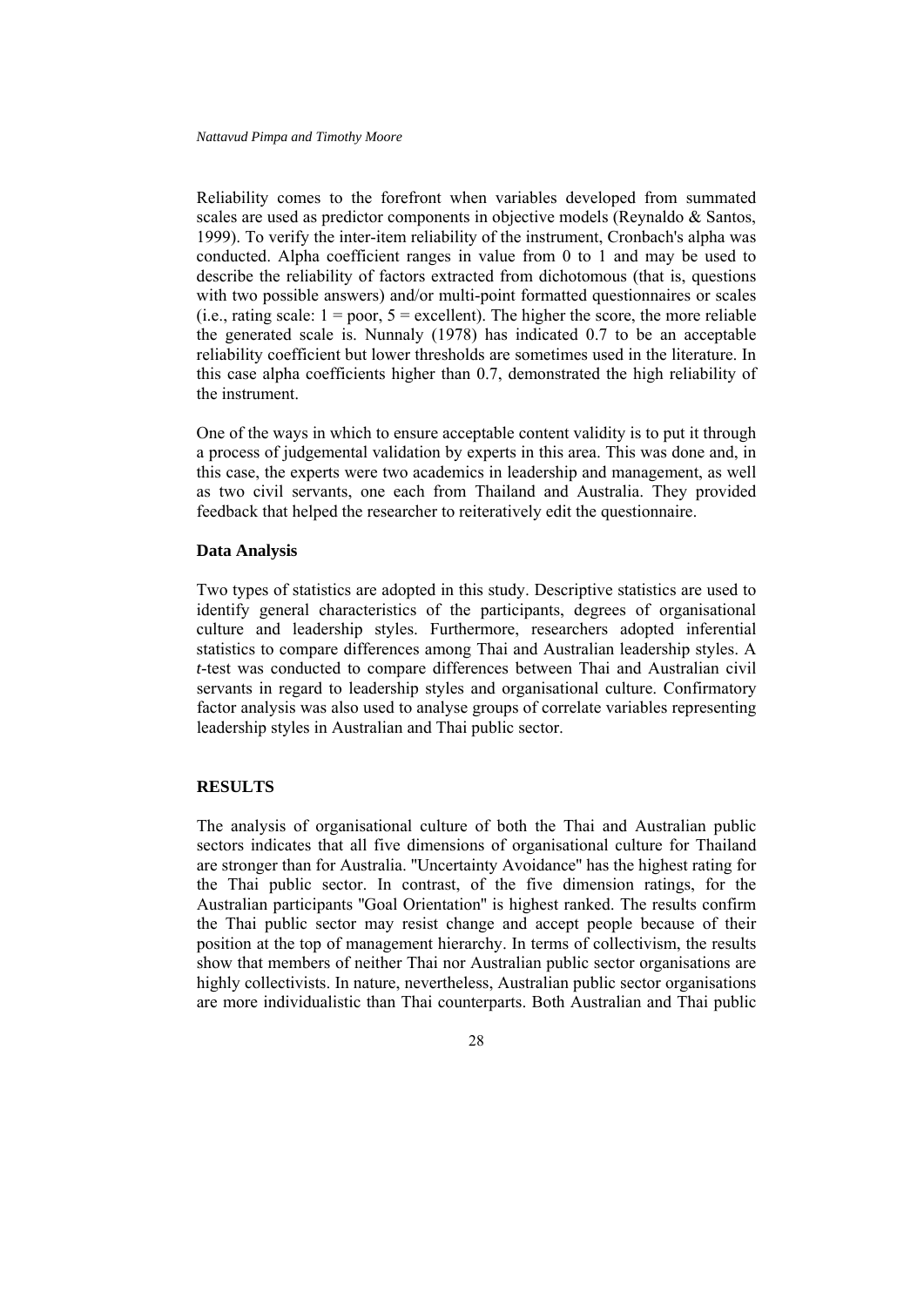sector organisations are quite active and strategic in their operations. Regarding goal orientation, the findings show both Australian and Thai public sectors set long-term goals for their organisations. Table 1 demonstrates the comparisons between Thai and Australian public sector organisations.

| Organisational Culture         | Thailand | Australia |           |
|--------------------------------|----------|-----------|-----------|
| <b>Uncertainty Orientation</b> | 3.81     | 2.92      | $16.42**$ |
| Power Orientation              | 3.42     | 2.31      | $21.81**$ |
| Group Orientation              | 2.92     | 2.14      | $15.06**$ |
| <b>Gender Orientation</b>      | 2.35     | 1.43      | $11.97**$ |
| Goal Orientation               | 3.67     | 3.53      | $773**$   |
|                                |          |           |           |

Table 1

*A comparison of organisational culture styles between Australia and Thailand* 

\*\**p* ≤ 0.01

When the mean-scores are compared by means of a *t*-test, it is found that the nature of organisational culture among Thai and Australian public sector differ significantly in Uncertainty Orientation ( $t = 16.42$ ,  $p = 0.00$ ), Power Orientation  $(t = 21.81, p = 0.00)$ , Group Orientation  $(t = 15.06, p = 0.00)$ , Gender Orientation,  $(t = 11.97, p = 0.00)$ , and Goal Orientation ( $t = 7.73, p = 0.00$ ). The results confirm that local cultures, Thai and Australian, tend to have different effects on the national public sector system. Thus, H1 is accepted.

It is apparent that leadership styles are valued differently by public sector officers from Thailand and Australia. The Thai public sector prefers task-focused leadership, and gives high regard to leaders who assist and guide staff to focus on the task at hand. Public sector officers in Australia prefer supportive and participative leadership styles.

The analyses also confirm a number of differences in terms of leadership styles among Thai and Australian public sector organisations. With respect to participative leadership style, the results confirm a significant difference between Thai and Australian public sector organisations  $(t = -2.31, p = 0.02)$ . Further analysis also confirms significant differences in leadership styles between Thailand and Australia in conflict resolution  $(t = 2.10, p = 0.03)$ , task-oriented style ( $t = 2.52$ ,  $p = 0.01$ ), strategy-oriented style ( $t = -2.20$ ,  $p = 0.03$ ), supportive style ( $t = -2.32$ ,  $p = 0.02$ ), and relationship-oriented style ( $t = 3.89$ ,  $p = 0.00$ ). Thailand is much stronger than Australia in leadership style, which focuses on finding ways for conflict resolution, task-orientation and relationship building within an organisation. The Australian public sector, on the other hand, focuses on leadership that engenders participation and equity among members, strategic thinking, and supports companionship among organisational members (Table 2).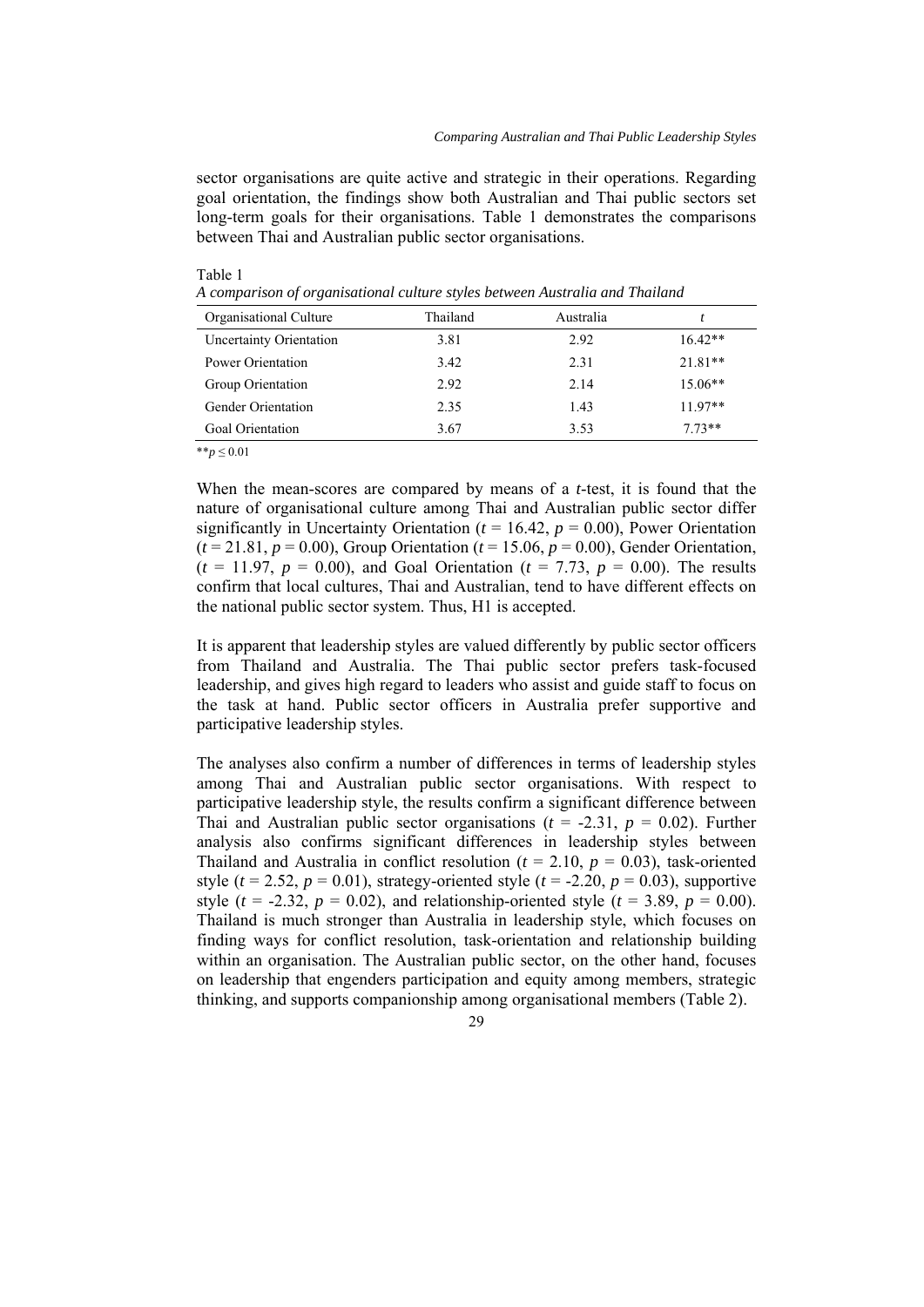Interestingly, the analyses do not reveal significant differences between Thai and Australian public sector organisations in leadership styles that stimulate working closely with customers (customer orientation), communication quality among members in the organisation, and creation of organisational value. Table 2 illustrated the comparative scores for leadership styles.

Statistical differences between Thailand and Australia are demonstrated for six of the nine leadership styles analysed. These clearly indicate the disparate nature of organisational cultures of the two nations, and the need for public sector management and leadership in Thailand and Australia to suit the respective local cultures. Thus, H2 is accepted.

| Leadership styles             | Thailand | Australia | t        |
|-------------------------------|----------|-----------|----------|
| Participative style           | 3.55     | 3.74      | $-2.31*$ |
| Conflict resolution           | 3.43     | 3.26      | $2.10*$  |
| Task orientation              | 3.82     | 3.63      | $2.52*$  |
| Strategic thinking            | 3.59     | 3.74      | $-2.20*$ |
| Supportive style              | 3.60     | 3.76      | $-2.32*$ |
| Customer orientation          | 3.60     | 3.72      | 3.45     |
| Relationship orientation      | 3.50     | 3.12      | 3.89*    |
| Communication                 | 3.54     | 3.44      | 1.34     |
| Organisational value creation | 3.61     | 3.34      | 2.34     |

*A comparison of leadership styles between Thailand and Australia* 

*Note: p* ≤ 0.01

Table 2

### **Leadership Factors**

In this part, researchers attempted to identify leadership factors from both Australian and Thai perspectives. The 32 items of the leadership style scale (part II in questionnaire) were subjected to principal component analysis (PCA). Prior to performing PCA, the suitability of data for factor analysis was assessed. Inspection of the correlation matrix revealed the presence of many coefficients of 0.03 and above. The Kaiser-Myer-Oklin value was 0.768, exceeding the recommended value of 0.6 (Kaiser, 1970). The analysis also shows that the Bartlett's Test of Sphericity (Bartlett, 1954) reached statistical significance (0.01), supporting the factorability of the correlation matrix.

Principal components analysis revealed the presence of five components with Eigen values exceeding 1, explaining 44.19%, 17.40%, 4.63%, 4.03% and 3.84% of the variance respectively. An inspection of the screeplot revealed a clear break after the fourth component. Using Catell's (1966) scree test, it was decided to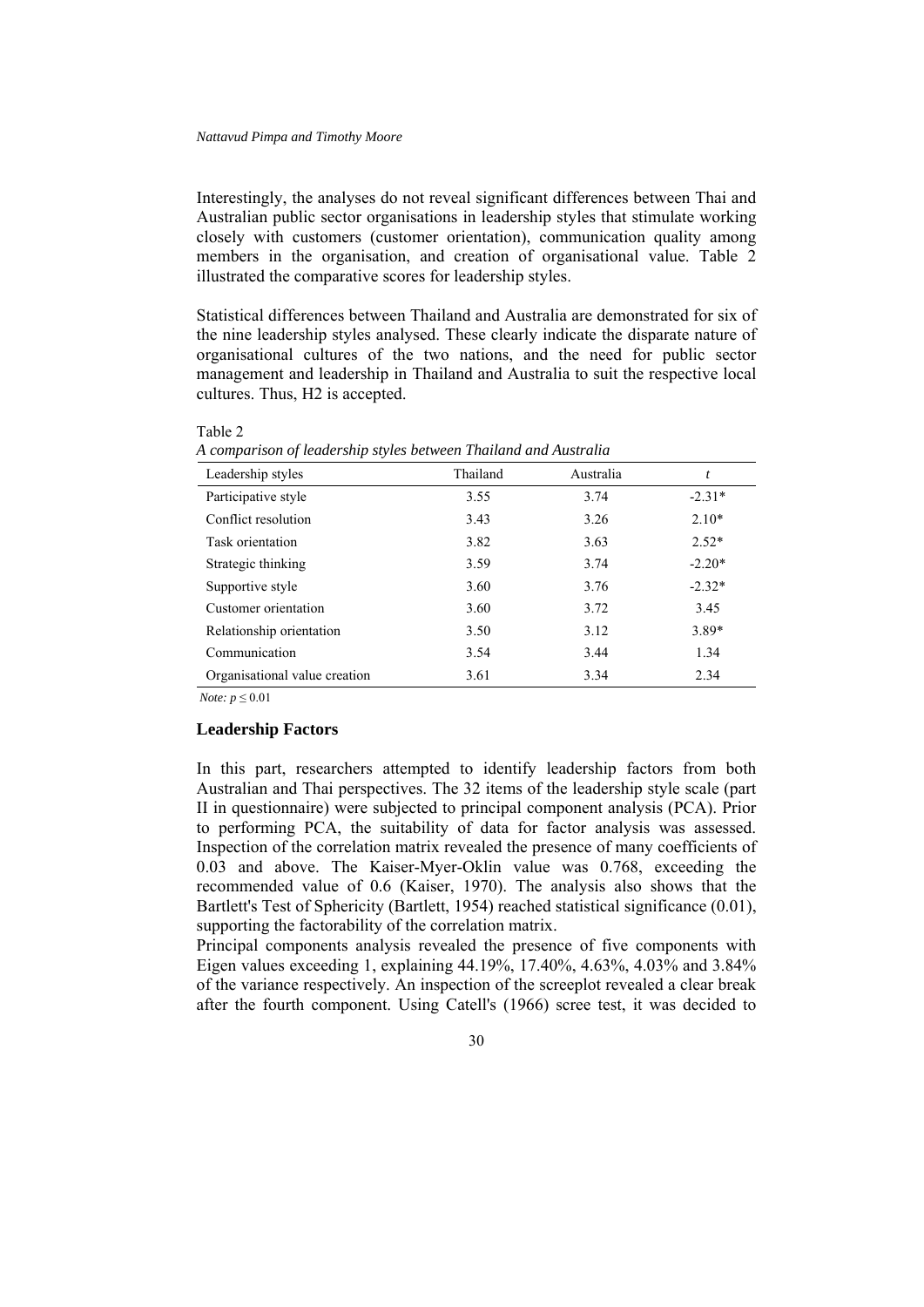retain four components for further investigation. This was supported by the results of Parallel Analysis, which also showed four components with Eigen values exceeding the corresponding criterion values for a randomly generated data matrix of the same size. The four-component solution explained a total of 66.28% of the variance. Oblimin rotation was performed to aid in the interpretation of the components. The rotated solution revealed the presence of simple structure, with four components showing a number of strong loadings and all variables loading substantially on a particular component.

The analyses from the component matrix also reveal that questions 54, 53, 57, 39, 35, 58, 55, 56, 52, 41, 49, 38, 51 and 50 are loaded on factor one. There are two groups of question loading on this factor: communication, knowledge and information management. Both groups are clearly inter-related, hence, this factor can be labelled as *communication-oriented style*.

Questions 33, 32, 34, 27, 36, 26 and 28 are loaded on factor two. All questions in this group are related to planning, idea generation, goal and task setting and process in strategy. This factor can be labelled as *strategic thinking and planning style*.

The third factor consists of questions 45, 46, 40, 42, 43 and 44. The first three questions are related to relationship with other stakeholders. Similarly, questions 42–44 focus on relationship with members in the organisation. This factor can be labelled as *relationship-building style*.

The final factor comprises question 30, 29, 31, 37. All questions in this group focus on building rapport within the organisation and finding resolutions for conflict among members in the organisation. This leadership style can be labelled as *conflict management style*.

These four components were supported by literature in this area such as Hallinger and Kantamara (2001), Colley (2001) and Wyse and Vilkinas (2004). In these literatures, communication, relationship, strategic thinking and ability to mediate situations in the organisation are mentioned as key leadership behaviours in both cultural contexts. What insufficient is the comparative aspects among organisations from various cultural backgrounds. The researchers decided to compare the four aspects of the leadership factors among officers of public sector in both countries. Hence, *t*-test analyses were conducted in order to compare the perceptions of government officers from Australia and Thailand were compared and presented in Table 3.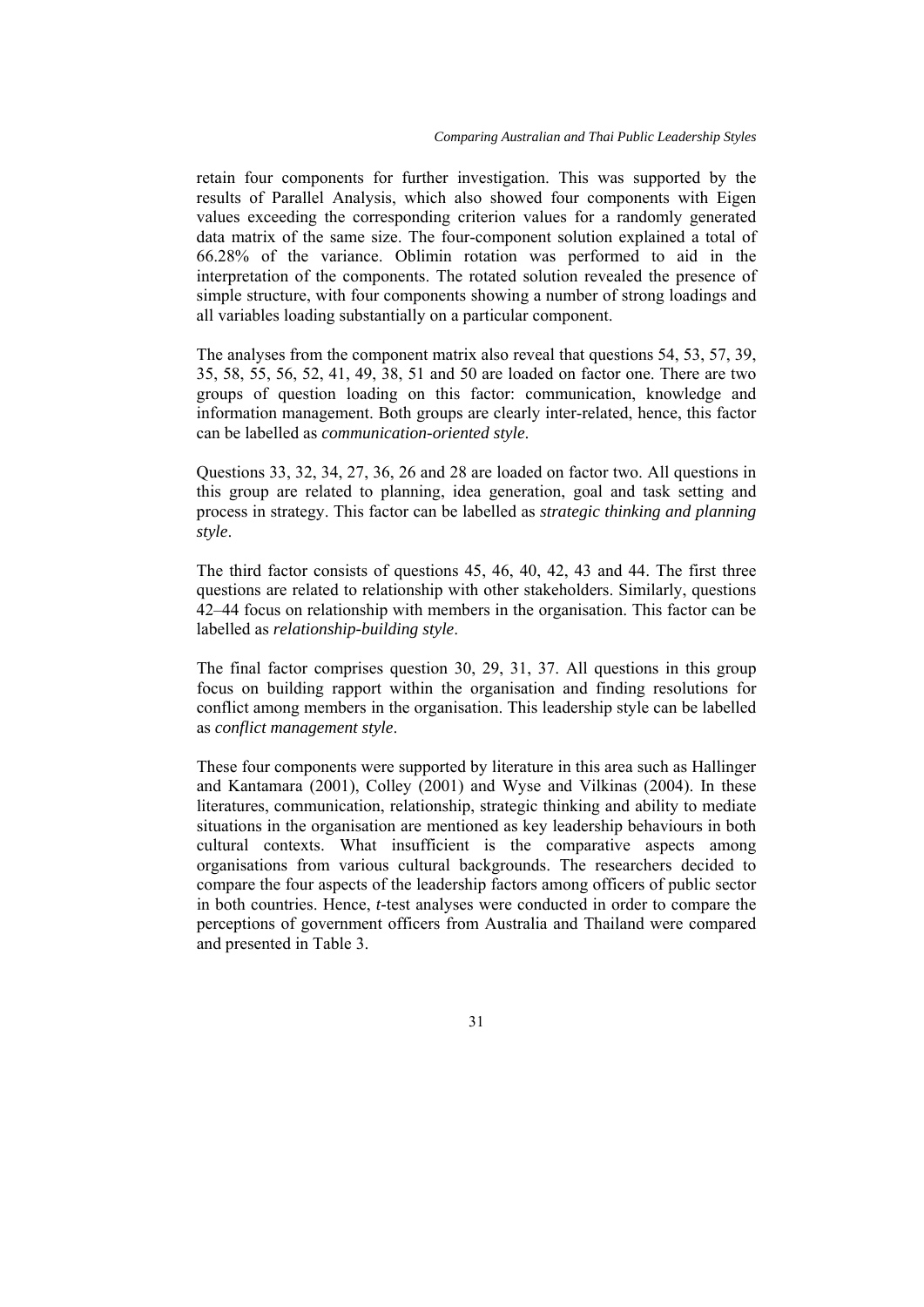#### Table 3

*A comparison of leadership styles between Thailand and Australia* 

| Australia | Thailand |          |
|-----------|----------|----------|
| 3.40      | 3.34     | $-0.23$  |
| 3.42      | 3.52     | 1.80     |
| 3.21      | 3.68     | $-0.77*$ |
| 3.33      | 3.58     | $0.59*$  |
|           |          |          |

*Note: p* ≤ 0.01

The results show a significant difference among Thai and Australian preferred leadership styles on relationship-building style  $(t = -0.77, p \le 0.01)$  and conflict management style ( $t = 0.59$ ,  $p < 0.01$ ), with Thai public sector officers show higher mean score than Australian in both styles. The findings from this study confirm that relationship building and conflict management are two key characteristics of preferred leader in the Thai public organisations. This finding can be related to the key characteristics of the Thais, conflict avoidance and prioritize personal relationship (Hallinger & Kantamara, 2001).

Australians were considered different to Thais across a number of leadership elements. Australians seem to prefer leaders who can propose strategic thinking and communicate well in the organisational environment. Previous Australian researchers examined this point from private and business organisations (i.e. Rymer, 2008; Ashkanasy, Trevor-Roberts, & Kennedy, 2003; Dowling & Nagel, 1986) and also confirmed that vision and strategic thinking are key characteristics of great leadership in the eyes of Australians.

## **DISCUSSIONS AND IMPLICATIONS**

This study investigated two aspects of Thai and Australian public sector management: organisational culture and leadership styles. Findings from this study identify differences that are meaningful for those interested in international public sector management.

Organisational culture plays an important role in the effectiveness of all organisations (Pimpa, 2010). This study confirms local cultures in Thailand and Australia play a pivotal role in national public sector management. For the Thai public sector system, harmony and conflict avoidance are important, and are perceived as critical factors for the national public sector. These findings concur with previous studies (i.e. Hallinger & Kantamara, 2001; Rojanapanich & Pimpa, 2011) which examined the culture of Thai public organisations. The managerial implication for Thai organisational culture is the desirability of leadership that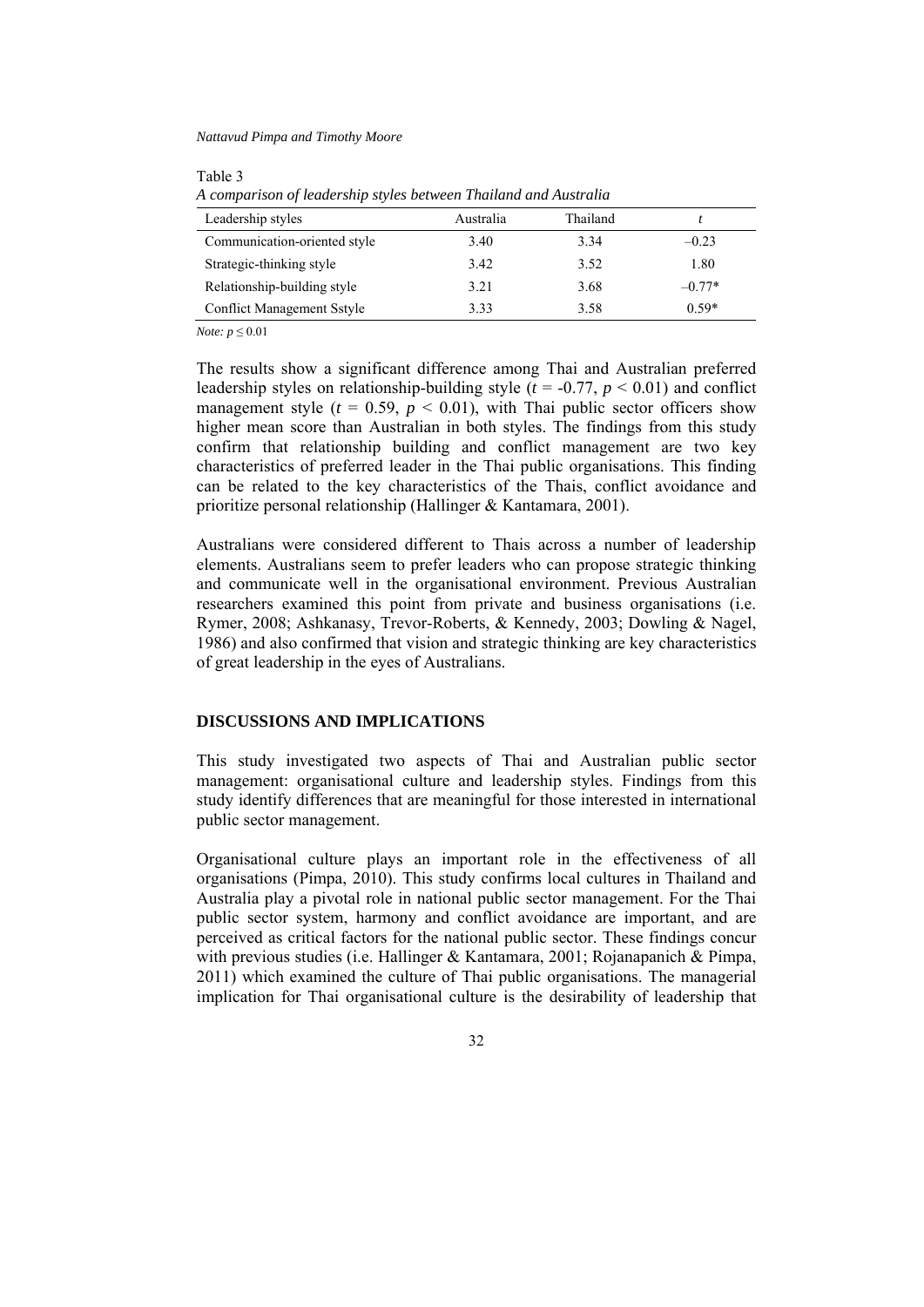enhances harmony within the public sector system. This point is well-supported by this study's findings on leadership styles. Thai public sector organisations tend to adopt task-orientated, supportive approaches and customer-orientated leadership styles. Leader who support their followers, focus on achieving the tasks and please the customers, are perceived by Thai staff as effective leaders in the public sector system.

In the Australian context, this study confirms the public sector system is low in power for ''acceptance'' compared to Thailand, but higher with regard to gender equity. In terms of goal orientation, members of Australian public system tend to look at long-term strategies and do not see change as a challenge to the organisation. The managerial implication for the Australian public sector is that strategic, participative and supportive leaders are generally preferred by staff. These points are well-supported by the analyses on leadership styles of this study.

In terms of local and organisational culture of Thai and Australian organisations, this findings diverge from those of previous studies which had identified Thailand (and organisations) as short-term and passive (Hofstede, 1984; Hallinger & Kantamara, 2000). This study, in comparison, found that organisations in the Thai public sector system are moving towards long-term planning and tend to focus on achieving goals and creating value in the organisation. This may be the consequence of public sector reform strategies implemented in Thailand since 2003 (Office of Civil Service Commission [OCSC], 2006) aimed at restructuring the governance system in the Thai public sector. Leadership is a key factor considered by the Thai Government in adopting reform strategies.

Supportive and task-oriented leadership styles are perceived as effective in both the Thai and Australian public sector systems. In fact, a number of studies on international management confirm that task-oriented, with strong support from leaders, seem to be the way to go in most of the world, not just Australia and Thailand.

The analyses of data also identify four major types of leadership styles that heavily influence the governmental organisations in Australia and Thailand. Leadership style that focus on communication, knowledge sharing, and dissemination of information among members in the organisation is rated highly in this study. One point that is important for followers is leadership styles that encourage communications at the multi-level dimension among internal and external members of the organisation. This point can be supported by the fact that governmental organisations are the composition of complexity. Organisational structure and hierarchy may impede the flow of communication among members. Thus, leadership style that stimulates intra-organisational communication is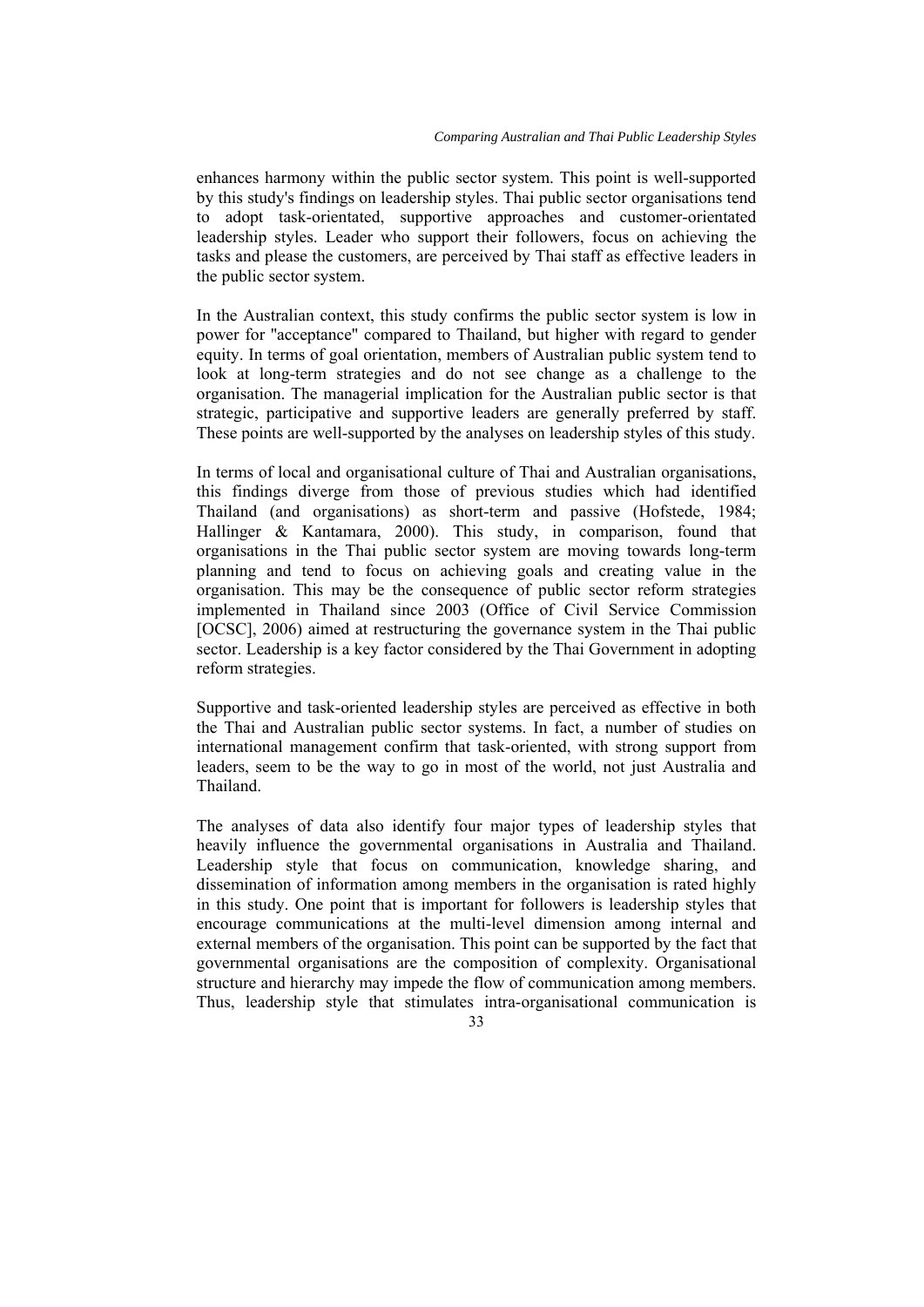perceived as an effective style. As Rymer (2008, p. 119) suggested, ''possibly it is an Australianism that leaders must articulate and simplify messages for staff.''

Leadership that focuses on strategic thinking and planning within the governmental organisations is significant. The results from this study confirm that followers in governmental organisations appreciate leaders who can craft strategies, identify the goal of the organisation and how to achieve them to the members, clarify strengths and weaknesses of the organisations, and identify alternative modes to achieve the objectives. Since governmental organisations in Australia and Thailand are goal-oriented in nature (see Table 1), it is important that modern public-sector leaders in both countries adopt the concept of strategic management to their organisations, to stimulate positive atmosphere among various stakeholders.

Leadership style that fosters personal and/or business relationship among stakeholders is rated highly among the participants in this study. This point is not new since a number of previous studies in organisational management confirm that good relationship among group members can influence group members on a number of positive aspects such as completion of the task effectively, level of satisfaction among members, and good health of the organisation.

The study also confirms the importance of leadership style that supports conflict management in public sector organisations in both countries. Leadership under this category is demonstrated by leaders who are open in discussion with staff members, agree to disagree and listen to different ideas from all staff members, discuss differences in values openly, and be honest to stakeholders and the community.

By comparing the results, it indicates a clear similarity between Australian and Thai public sector culture. Public sector organisations in both countries value leaders who focus on achieving task, can set common goals for the followers, and craft and implement strategies that support public services.

One important aspect is most leadership theories are from American perspectives. Leadership styles in Australia and South East Asian countries (including Thailand) are unique and should be treated as such by academics, leaders and leadership practitioners. American leadership theories should be tailored and modified to be applied effectively in the local organisational context.

Unequivocally, effective leadership is crucial in producing successful outcomes in the public sector, including for Thailand and Australia. Whether considering the influence of leadership on organisational culture, or vice versa, that constituting an ''effective'' leader differs considerably between the two nations. It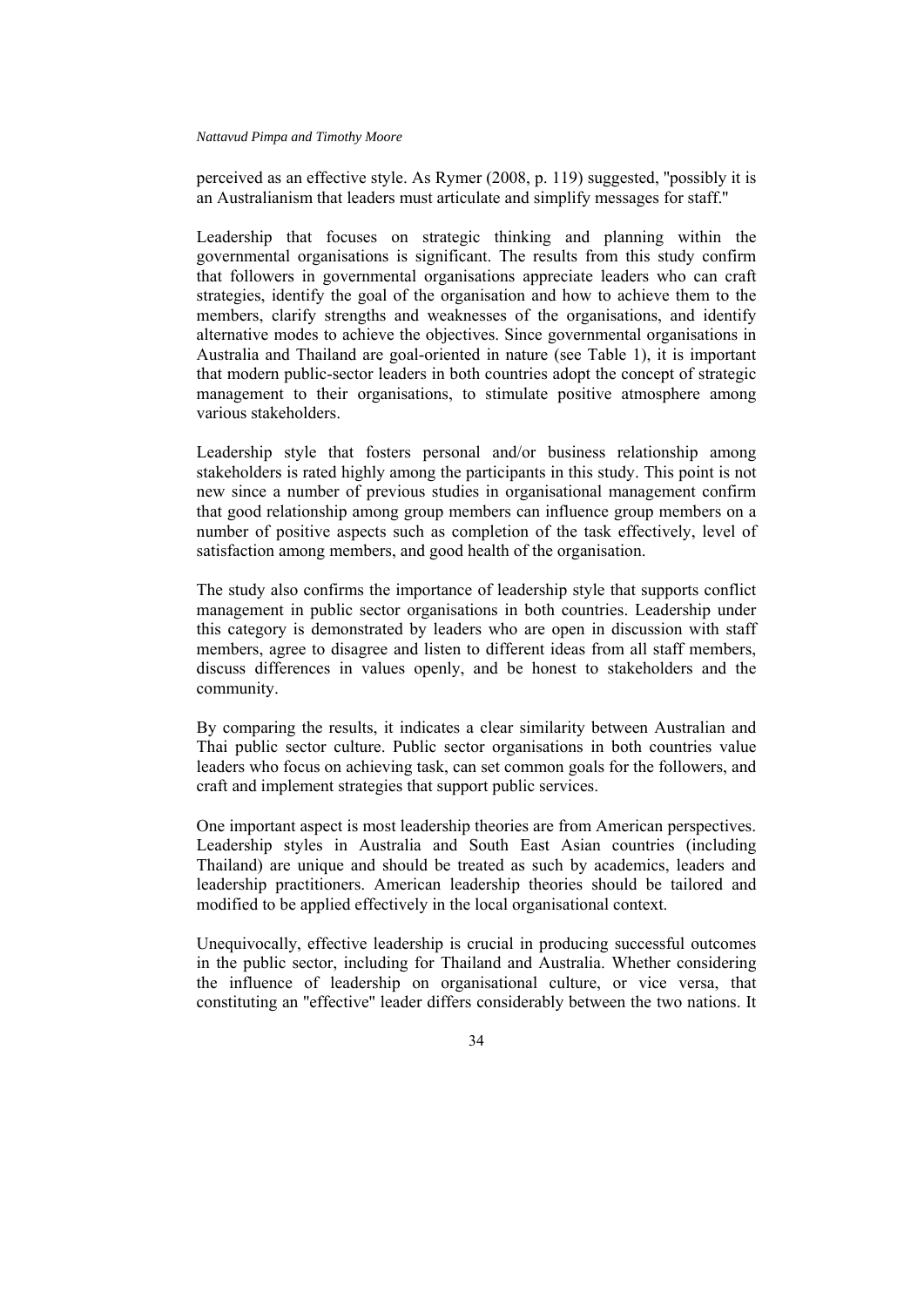is evident from this study that significant distinctions between the organisational cultures of Thailand and Australia are matched by marked dissimilarities of preferred leadership styles. Through the recognition of members of public sector organisations' perceptions and expectations of leadership styles, and application thereof, those in positions of leadership at local, national and international levels are better primed for positive outcomes.

### **ACKNOWLEDGEMENT**

This project has been funded by RMIT University and the Australia-Thailand Institute.

### **REFERENCES**

- Ashkanasy, N., Trevor-Roberts, E., & Kennedy, J. (2003). Leadership attributes and cultural values in Australian and New Zealand compared: An initial report based on GLOBE data. *International Journal of Organisational Behaviour, 2*(3), 37– 44.
- Bolman, L., & Deal, T. (1991). Leading and managing: Effects of context, culture and gender. *Educational Administration Quarterly*, *28*(3), 314–329.
- Cannella, A., & Monroe, J. (1997). Contrasting perspectives on strategic leaders: Towards a more realistic view of top managers. *Journal of Management*, *23*(3), 213–237.
- Chia, R. (2002). The production of management knowledge: Philosophical underpinnings of research design. In Partington, D. (eds.), *Essential Skills for Management Research* (pp. 23–45). London: Sage Publications.
- Colley, L. (2001). The changing face of public sector employment. *Australian Journal of Public Administration*, *60*(1), 9–20.
- Denison, D. (1996). What is the difference between organisational culture and organisational climate. *Academy of Management Review, 21*(3), 619–654.
- Dorfman, P. (1996), International and cross-cultural leadership. In J. Punnett & O. Shenkar, (eds.), *Handbook for International Management Research* (pp. 54–69). Massachusetts: Blackwell Publisher.
- Dowling, P., & Nagel, T. (1986). Nationality and work attitudes: A study of Australian and American business majors. *Journal of Management*, *12*(1), 121–128.
- Dubrin, A., & Dalglish, C. (2001). *Leadership an Australasian focus*. Queensland, Australia: John Wiley & Sons.
- Edwards, R., Edwards, J., & Muthaly, S. (1995). *Doing business in Thailand: Essential background knowledge and first hand advice*. Melbourne: Asian Business Research Unit, Monash University.
- Fleishman, A., Mumford, D., Zaccaro, J., Levin Y., Korotkin, A., & Hein, B. (1991). Taxonomic efforts in the description of leaders' behaviour: A synthesis and functional interpretation. *Leadership Quarterly 2*(4), 245–287.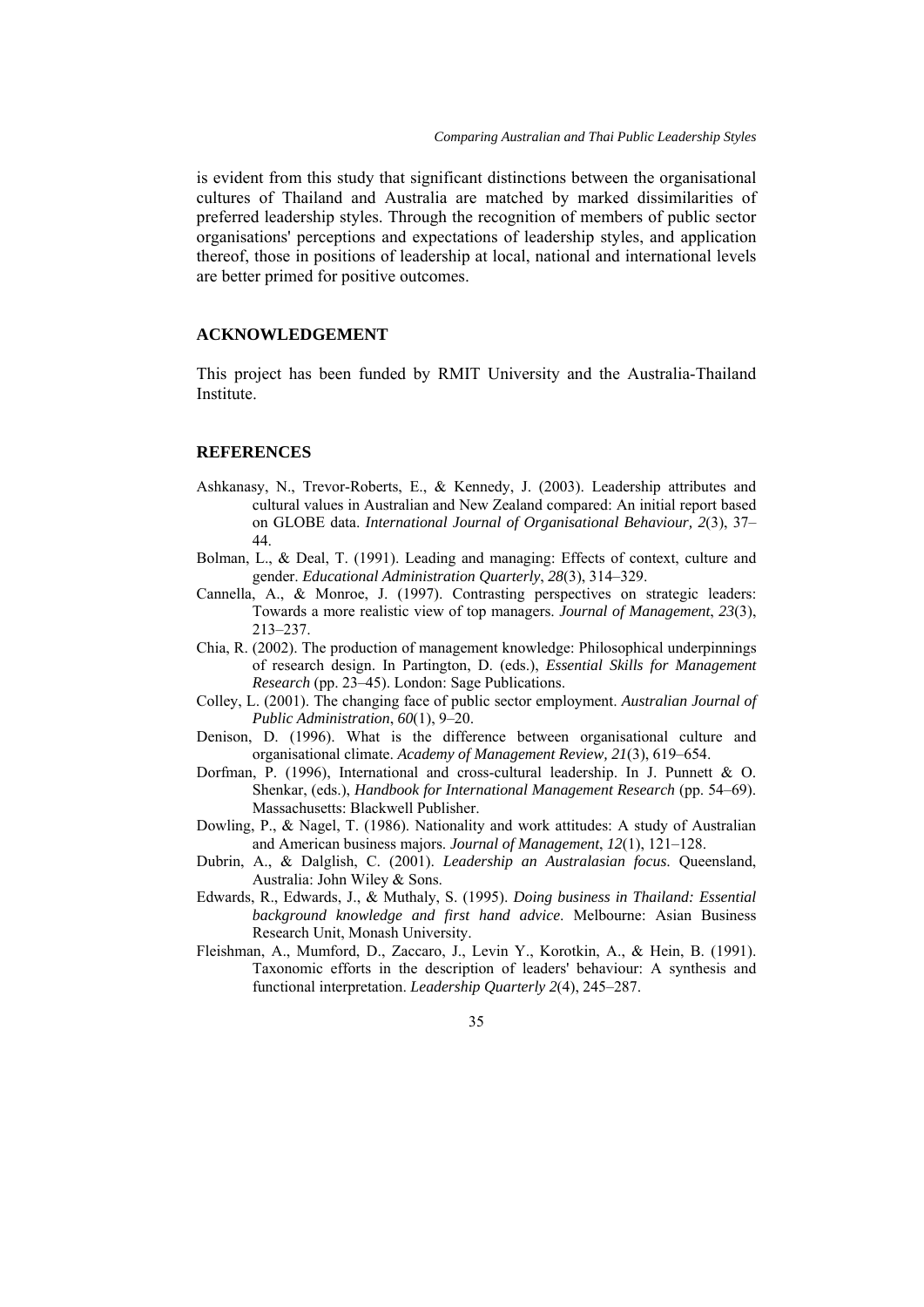- Glickman, C., & Sergiovanni, T. (2006). *Rethinking leadership* (2nd Ed.). California: Corwin Press.
- Hallinger, P. (2004). Meeting the challenges of cultural leadership: The changing role of principals in Thailand. *Discourse: Studies in the Cultural Politics of Education*, *25*(1), 61**–**73.
- Hallinger, P., & Kantamara, P. (2001). Learning to lead global changes in local cultures designing a computer-based simulation for Thai school leaders. *Journal of Educational Administration*, *39*(3), 197**–**220.
- Hofstede, G. (1984). *Culture's consequences: International differences in work-related va*l*ues* (Abridged ed.). California: Sage Publications.
- Hofstede, G., & Hofstede, G. J. (2005). *Cultures and organisations: Software of the mind, revised and expanded* (2nd Ed.). New York: McGraw-Hill.
- Hooijberg, R., & Choi, J. (2001). The impact of organisational characteristics on leadership effectiveness models: An examination of leadership in a private and a public sector organisation. *Administration & Society 33*(4), 403–431 .
- Kefala, G. (2010). Understanding organisational culture and leadership enhance efficiency and productivity. *PM World Today*. *12*(1), 1-14. Retrieved from [http://www.pmforum.org/library/papers/2010/PDFs/jan/FP-KEFELE-](http://www.pmforum.org/library/papers/2010/PDFs/jan/FP-KEFELE-Managingorganisationa%20cultures.pdf)[Managingorganisationa cultures.pdf](http://www.pmforum.org/library/papers/2010/PDFs/jan/FP-KEFELE-Managingorganisationa%20cultures.pdf)
- Lincoln, Y., & Guba, E. (1985). *Naturalistic inquiry*. Beverly Hills, CA: Sage Publications.
- Nunnaly, J. (1978). *Psychometric theory*. New York: McGraw-Hill.
- Office of Civil Service Commission [OCSC]. (2006). *Strategic plan for public sector reform*. Bangkok: Thammasat University Press.
- Ogbonna, E., & Harris, L. (2002). Leadership style, organisational culture and performance: Empirical evidence from UK companies. *The International of Human Resource Management*, *11*(4), 766–788.
- Organisation for Economic Co-operation and Development [OECD] (2001). *Public sector leadership for the 21st century: Executive summary OECD report*. Retrieved from http://www.oecd.org/dataoecd/0/34/ 2434104.pdf
- Pimpa, N. (2010). *Global marketing for Australian education: Lessons and strategies*. Berlin: Lambert Academic Publishing.
- Pimpa, N. (2009). Learning problems in transnational business education and training: The case of the MBA in Thailand. *International Journal of Training and Development 13*(4), 262–279.
- Politis, D. (2001). The relationship of various leadership types to knowledge management. *Leadership and Organisation Development Journal*, *22*(8), 354- 364.
- Pors, N. (2008). Management tools, organisational culture and leadership: An explorative study. *Performance Measurement and Metrics, 9*(2), 138–152.
- Reynaldo, J., & Santos, A. (1999). Cronbach's alpha: A tool for assessing the reliability of scales. *Journal of Extension*,  $37(2)$ ,  $23-25$ . Retrieved from scales. *Journal of Extension*, *37*(2), 23–25. Retrieved from <http://www.joe.org/joe/1999april/tt3.php>
- Roberts, E. Ashkanasy, N., & Kennedy, J. (2003). The egalitarian leader: A comparison of leadership in Australia and New Zealand. *Asia Pacific Journal of Management, 20*, 517–540.